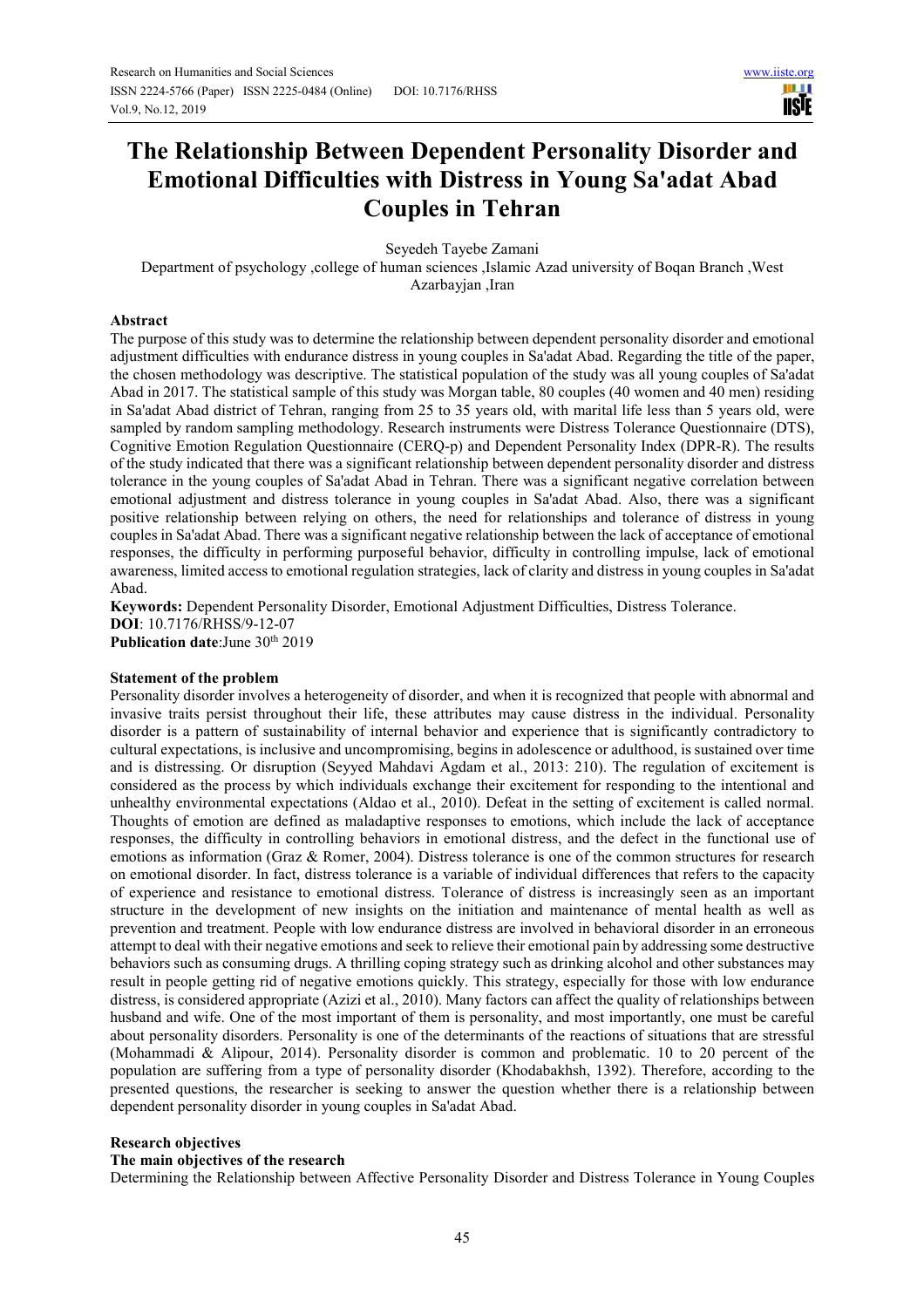## in Sa'adat Abad, Tehran.

Determining the Relationship Between Difficulties of Tuning and Extreme Tolerance in Young Couples in Sa'adat Abad, Tehran.

## **Sub-goals**

Determining the relationship between relying on others and enduring distress in young couples in Sa'adat Abad, Tehran.

Determining the Relationship between Need for Relationships and Distress in Young Sa'adat Abad Couples in Tehran.

Determining the Relationship between Dismissal of Emotional Responses and Distress Tolerance in Young Couples in Sa'adat Abad, Tehran.

Determining the Relationship Between Difficulty in Targeted Behavior and Distress Tolerance in Young Couples in Sa'adat Abad, Tehran.

Determining the Relationship Between Difficulty Controlling Impulse and Distress Tolerance in Young Couples in Sa'adat Abad Tehran.

Determining the Relationship between Lack of Emotional Knowledge and Distress Tolerance in Young Couples in Sa'adat Abad, Tehran.

Determining the Relationship Between Difficulties of Tuning and Extreme Tolerance in Young Couples in Sa'adat Abad, Tehran.

Determining the relationship between limited access to emotional adjustment strategies and distress tolerance in young couples in Saadat Abad, Tehran.

Determining the Relationship between Emotional Deprivation and Distress Tolerance in Young Couples in Sa'adat Abad, Tehran.

# **Research hypotheses**

## **Main research hypotheses:**

There is a significant relationship between afflicted personality disorder and distress tolerance in the young couples of Sa'adat Abad in Tehran.

There is a significant relationship between the difficulties of emotion regulation and distress tolerance in the young couples of Saadat Abad in Tehran.

## **Sub-hypotheses:**

There is a significant relationship between relying on others and enduring distress in young couples in Sa'adat Abad.

There is a significant relationship between the need for relationships and distress in young couples in Sa'adat Abad. There is a significant relationship between the lack of acceptance of emotional responses and endurance distress in young couples in Sa'adat Abad.

There is a significant relationship between the difficulty in targeting behavior and tolerance of distress in young couples in Sa'adat Abad.

There is a significant relationship between difficulty in controlling impulse and endurance distress in young couples of Sa'adat Abad.

There is a significant relationship between lack of emotional awareness and tolerance of distress in young couples in Sa'adat Abad.

There is a significant relationship between limited access to emotional adjustment strategies and distress tolerance in young couples in Sa'adat Abad.

There is a significant relationship between lack of clarity of emotion and tolerance of distress in young couples in Sa'adat Abad.

# **Operational definition:**

## **Distress tolerance**

In this research, stress tolerance is a scorecard that the person undergoing testing receives a 15-item questionnaire of distress tolerance (DTS).

## **Emotion context:**

In this research, emotional regulation is the score that a person undergoing the test of emotion regulation questionnaire (CERQ), set by Garnovskii, Kraiyev (2001).

## **Dependent Personality Disorder:**

In this research, affiliated personality disorder is defined as the score that a person undergoing testing from an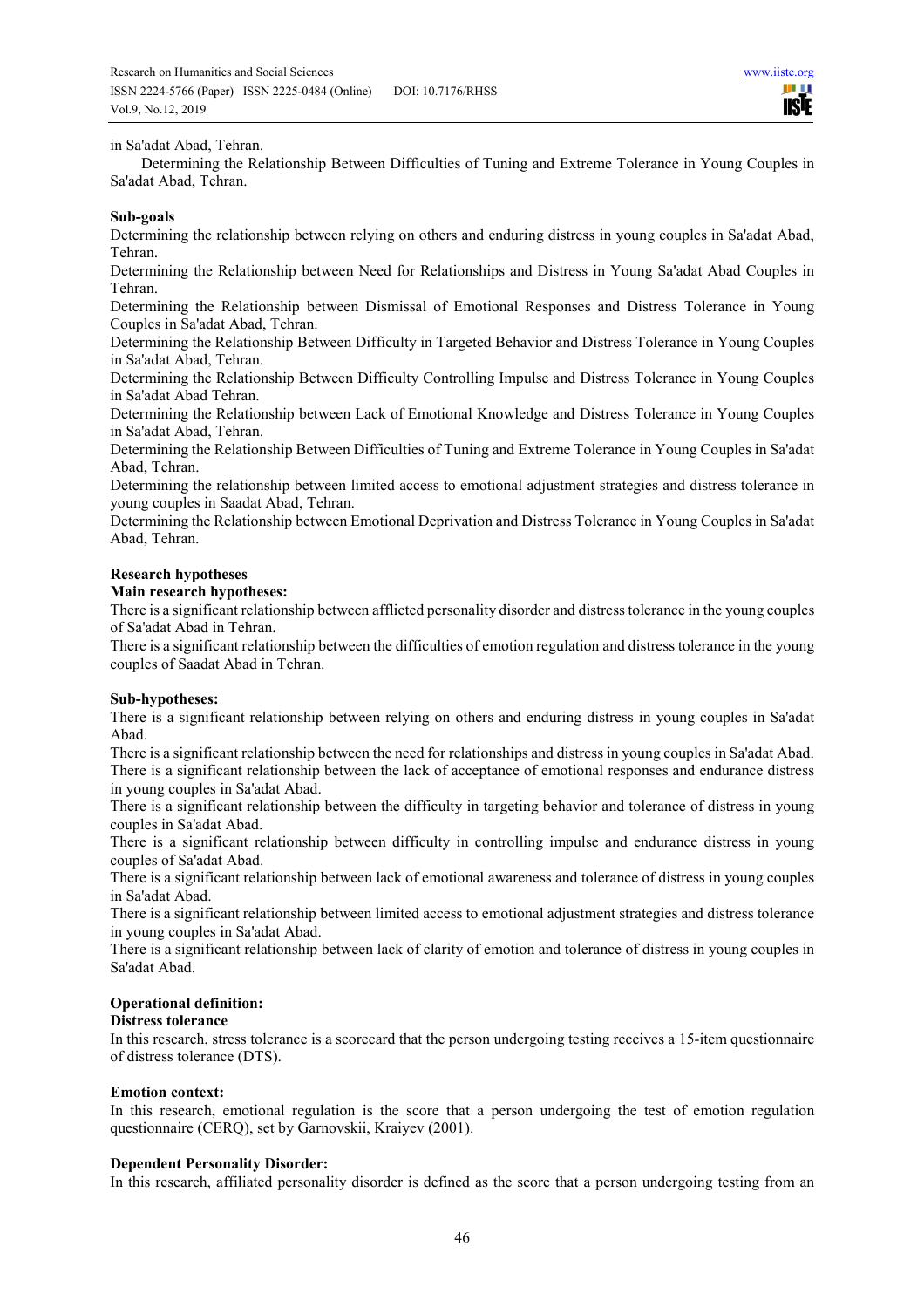Associated Personality Disorder Questionnaire (DPI-R).

## **Emotional regulation ideas James Lange's Theory**

Based on this theory, exciting situations trigger specific physiological responses such as trembling, sweating and increased heart rate. It also calls for behaviors such as knitting or fighting. The brain from the muscles and organs that make up these reactions has a sensory response and this is a feedback that gives you emotional feelings. James says our emotional feelings are based on the practicality that comes from us and we receive a sense of muscle and inner organs. So, when we find ourselves trembling and nauseous, we experience fear. According to this theory, the excitements that are felt are perceptions of physical transformations. According to this theory, what we are experiencing excitely is a tag that we give our answers to. For example, since we are fleeing, then we are afraid. (Atkinson et al., 1992, translated by Barahini et al., 2003)

## **Activation theory**

This theory is mainly proposed by Schleswig-Holstein. Instead of treating excitement as a particular and qualitatively different state than the other states, this theory determines the location of emotional behavior on a continuum that embraces all behaviors. The lower part of the continuum, which is called the general level of activity, is in a state of sleep, the middle sections are devoted to intense attention and the upper part to intense emotions.

#### . **The basic concepts of Alice's theory**

## **A) The theory of personality**

Ellis looks at the character from three physiological, social and psychological points of view.

**Physiological basis**: Alice believes that humans inherently have exceptional and powerful biological tendencies for thinking and action in a particular way, which may be rational or illogical. Alice understands the individual's ability to think in terms of family and cultural environment where one grows

**Social basis**: Alice accepts that human being is a social being, and believes that man must behave in a community in accordance with his or her own expectations and others, and that he is not self-sufficient or self-sufficient. Alice believes that by insisting on the attitude of others towards herself and expressing this attitude as urgently needed, she is a dysfunctional state of the soul.

**Psychological basis:** Alice does not accept the instinct in the classical sense, and is more inclined to agree with Maslow on human desires. He admits that man is reluctant to love and love, care and attention to dreams, and avoids hatred and frustration. Therefore, when an activating event occurs for an individual, he may have two opposing perceptions based on his intrinsic desires. One logical and rational thoughts, and second, irrational and irrational thoughts (Dohl Bay, 1981, Tabrizi, 2006).

# **Self-regulatory approach to distress**

The first time that Canon discovered the excitement, referring to the fact that such an answer is rooted in the angry and angry feelings, it is called the response from an urgent or militaristic response. The works of the first Canon provided the basis for using the title of the response to a quarrel or a quarrel rather than a distress response. In his view, distress is the result of breaking the natural stable equilibrium when faced with an external environmental demand. Canon considers the state of equilibrium to be a relative balance of self-regulation. In his view, the human body is designed with self-regulating natural defense mechanisms. Canon was particularly interested in the role of the nervous system itself in activating humans in high-stress conditions (Ameli and Toutian, 2011).

## **Research background**

Ismaili Nasab et al. (1393) investigated the role of difficulty in emotion regulation and emotional distress tolerance in predicting student addiction. A sample of 180 students from Allameh Tabataba'i University (82 males and 88 females) were selected randomly. An addiction inventory questionnaire, an emotional regulation questionnaire and a distress tolerance questionnaire were used to collect information. The results indicated that difficulty in emotion regulation and its components predicted 37.5% of addiction, and transparency was more effective among components. Also, there was no significant relationship between distress tolerance and addiction.

The results of the study, conducted by Marshall et al. (2011), which aimed to determine the mediating role of distress tolerance in impulsivity and alcohol consumption, showed that distress tolerance plays a role in this regard and these individuals play a role in relieving stress. And psychological distress is taking on alcohol.

Findings of the study Burns, Vojanick and McPherson (2010) aimed to determine the mediating role of distress tolerance in impulsivity and alcohol consumption, showed that distress tolerance plays a role in this role and these individuals play a role in relieving stress. And psychological distress to alcohol consumption

Ductres et al. (2009) conducted a study on 231 white and black American adolescents who showed low levels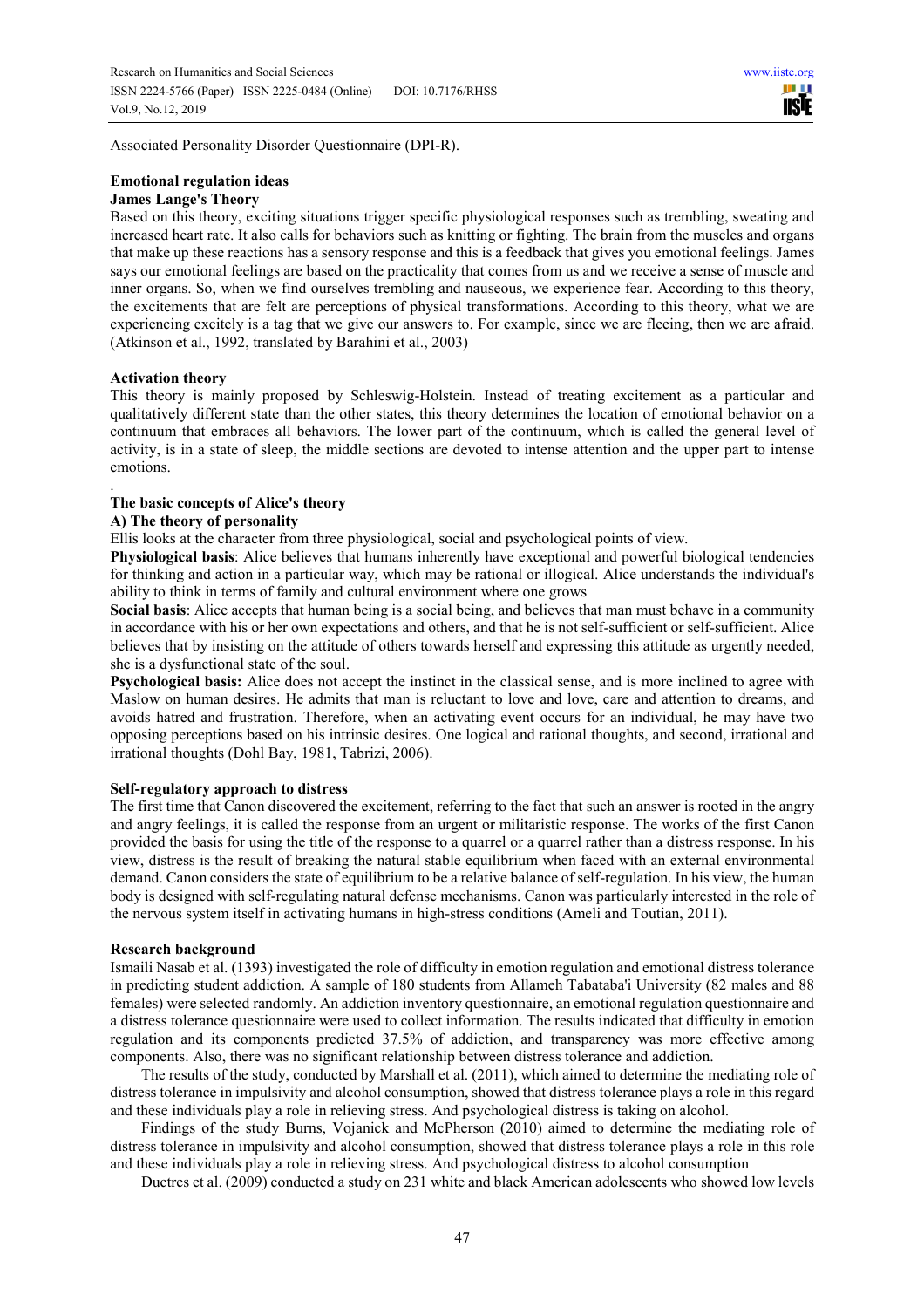of distress, the risk of alcohol abuse among white people, delinquent behaviors among black people, and signs of disturbances Increases internalization among women.

## **Research Methodology**

The present research in terms of the purpose of the research, typology of qualitative data, and in terms of the method was descriptive correlational. The research sample was young couples residing in Sa'adat Abad district in 2017. According to a study, about 100 young couples lived in the area. Considering sample size and referring to the Morgan table, 80 couples (40 women and 40 men) residing in Sa'adat Abad district of Tehran, ranging from 25 to 35 years old, with less 5 years marital life. they were sampled by Simple random sampling. Distress Tolerance Scale (DTS): An Extreme Distress Tolerance Self-Assessment Index that has 15 items and 4 sub-scales.

**Sub-scales**: tolerance (tolerance of emotional distress), absorption (absorption by negative emotions), assessment (mental distress distress) and regulation (adjustment efforts to relieve distress).

The alpha coefficients for these scales are 0.72, 0.82, 0.78 and 0.70 respectively and for the whole scale is 0.82. It is also clear that this scale has a good initial and integrative validity and validity.

Persian version of the Cognitive Critical Thinking Setup Questionnaire (CERQ-p): The Thinking Cognitive Questionnaire was developed by Garnowski, Kareije and Spinhaun in 2001 in the Netherlands and has two English and Dutch versions. This questionnaire is a self-report tool with 36 articles. The implementation of this questionnaire is very easy and can be used for people 12 years of age (both normal people and clinical population). The cognitive-emotional ordering questionnaire has a solid experimental and theoretical basis and consists of 9 sub-scales. The subscales evaluate the cognitive strategy of self-denial, acceptance, rumination, positive re-focus, re-focus planning, re-evaluation, perceptiveness, disaster, and blame for others. Scale scales range from 1 to 5. Each subscale consists of 4 items. The total score of each scorecard is obtained by aggregating the females.Hubert's 2007 Personality Register was designed to evaluate affiliated personality traits, identifying the dimensions of affective dependency in a person, and the development of affiliated personality subtypes based on DSM-IV-TR criteria. The revised version has 55 questions and two main factors (reliance on others and the need for relationships) and 8 subscales. Correct answers for score 1 and wrong answers score zero. Cronbach's alpha was 0.99 for the subscales and 0.83, 0.66, 0.77, 0.76, 0.56, 0.76, 53.03 and 0.77 respectively were calculated (Mojaveroni, 2013). The analytic methods used in the descriptive statistics included the frequency of the studied variables, mean, standard error, minimum, maximum variables. The research hypotheses were also studied before the statistical analysis. The second part was related to inferential analysis of data. The basis of this study was to test the issues on the statistical analysis used in this section, which is Pearson correlation coefficient And step-bystep regression to examine hypotheses.

## **Descriptive findings**

In the descriptive part of the descriptive data, the subjects are presented in tabular form. Then, at the inferior level of each of the hypotheses, a related statistical test is presented. A) Sex



Table 1. Frequency and percentage of research subjects by sex

Figure 1% Frequency of participants in research by gender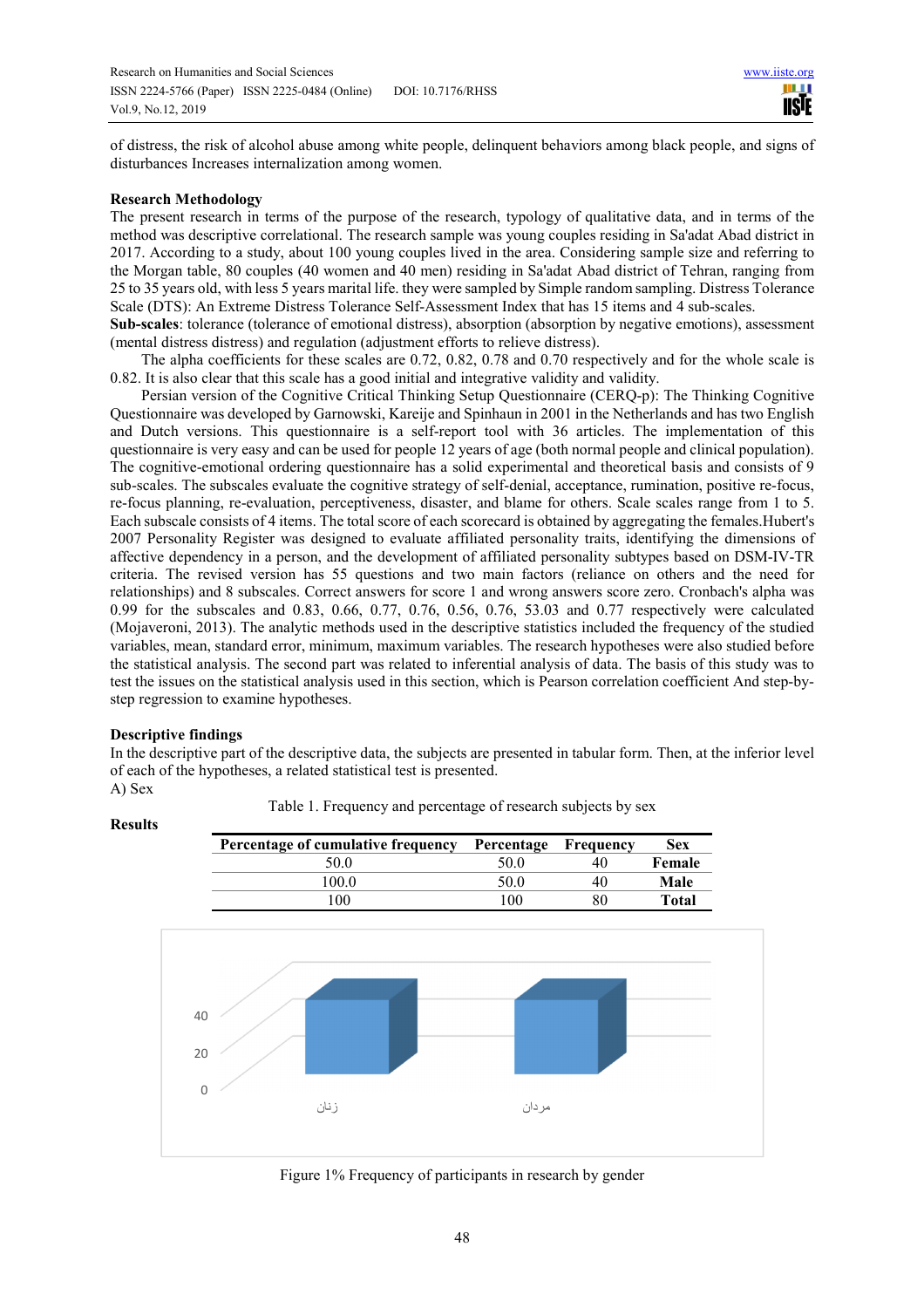## B) age

| Table 2 Frequency and percentage of subjects by age |            |                  |                |  |
|-----------------------------------------------------|------------|------------------|----------------|--|
| Percentage of cumulative frequency                  | Percentage | <b>Frequency</b> | age categories |  |
| 16/5                                                | 16/5       | 14               | 27 تا 29       |  |
| 34                                                  | 17/5       | 1 Q              | 29 تا 32       |  |
| 50/5                                                | 16/5       |                  | 32 تا 35       |  |
| 68                                                  | 17/5       | 19               | 35 تا 36       |  |
| 84                                                  | 16         |                  | 36 تا 40       |  |
| 100                                                 | 16         |                  | 40 تا 48       |  |
|                                                     | 100        |                  | <b>Total</b>   |  |

Frequency and percentage of subjects by age were reported in the following table.



Figure 2 the frequency of participants in the research by age

According to the information obtained from the table above, the highest percentage of subjects is from age 32 to 29 and 35 to 36, and the lowest is from age 40 to 48.

## **C) Main variables of research:**

In Table 3, the descriptive information of the reported variables is reported. Further, the descriptive characteristics of the main variables of the research, which include distress tolerance, emotional regulation and affiliated personality, are reported separately for the other variables in the table.

Table 3 Descriptive information (number, mean and standard deviation) of variables

| <b>Standard Deviation</b> | Mean   | Quantity | Indicator                        |
|---------------------------|--------|----------|----------------------------------|
|                           |        |          | <b>Variable</b>                  |
| 19/58                     | 175/87 | 80       | <b>Dependent Characteristics</b> |
| 4/42                      | 26/65  | 80       | <b>Distress tolerance</b>        |
| 6/60                      | 102/66 | 80       | <b>Emotion Adjustment</b>        |

According to the table above and the column related to the mean, the affiliated person score of 175.87 is the distress tolerance score of 26.65 and the score of the excitement score is 102.66.

# **Inferential Findings**

# **First hypothesis:**

There is a significant relationship between afflicted personality disorder and distress tolerance in the young couples of Sa'adat Abad in Tehran.

| Table 4. Correlation matrix between dependent personality disorder and distress tolerance |                             |                                 |  |
|-------------------------------------------------------------------------------------------|-----------------------------|---------------------------------|--|
| <b>Distress tolerance</b>                                                                 |                             |                                 |  |
| $-0/571$ <sup>**</sup>                                                                    | The correlation coefficient | <b>Dependent Characteristic</b> |  |
| 0/001                                                                                     | The significance level      |                                 |  |

The above table is a correlation matrix between dependent personality disorder and distress tolerance. The observed correlation coefficient is -0.571, and the significance level is 0.001. Therefore, it can be said that the correlation coefficient score is significant at the confidence level of 0.001. Thus, there is a meaningful negative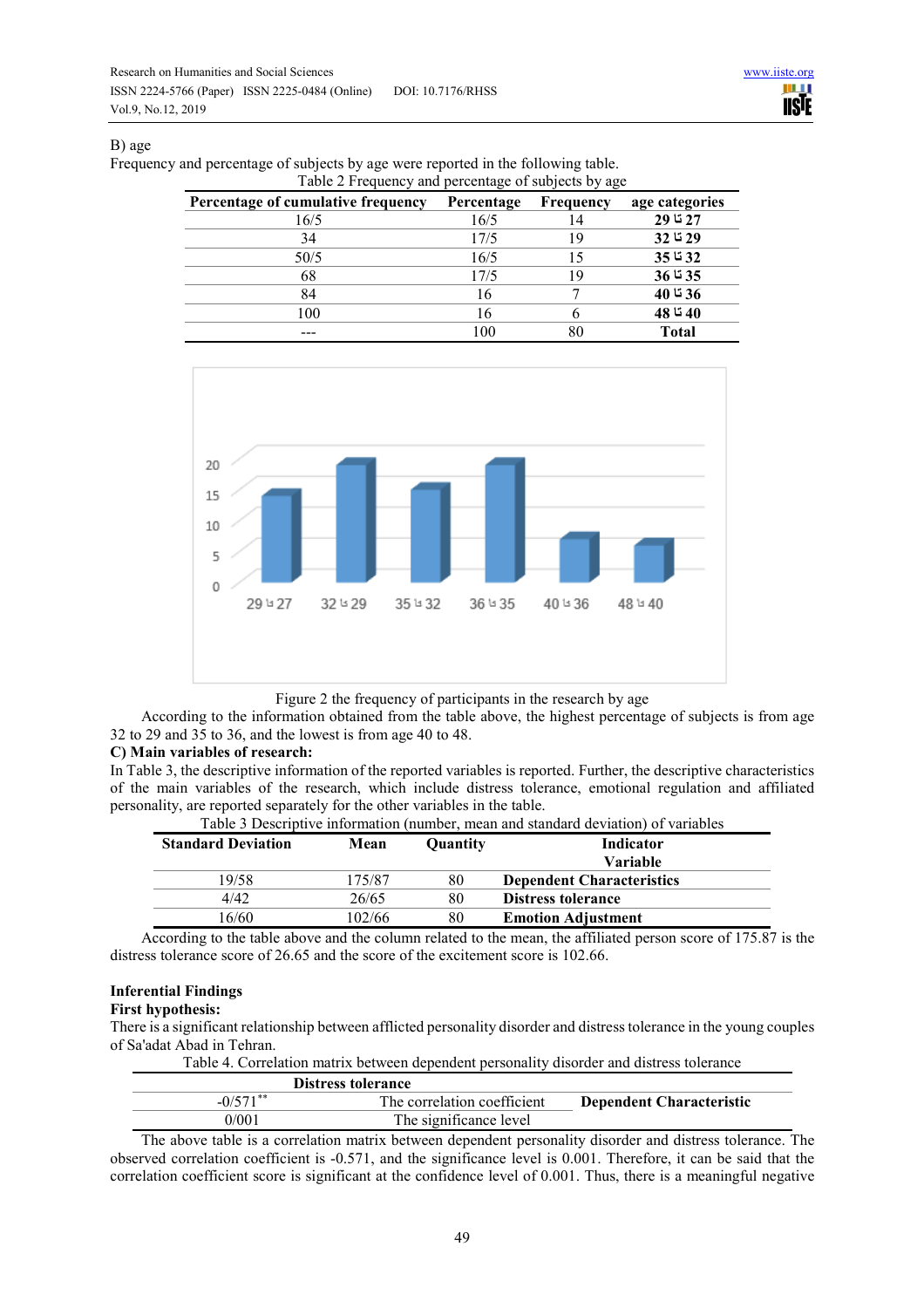relationship between dependent personality disorder and distress tolerance. Thus, the hypothesis is confirmed. **Second main hypothesis:** There is a significant relationship between the emotional adjustment difficulties and distress tolerance in the young couples of Sa'adat Abad in Tehran.

|             | <b>Distress tolerance</b>   |                               |  |  |
|-------------|-----------------------------|-------------------------------|--|--|
| $-0/467$ ** | The correlation coefficient | Difficulties of adjusting the |  |  |
| 0/001       | The significance level      | excitement                    |  |  |

Table 5 Correlation matrix between difficulty setting and excitement distress

The above table is a correlation matrix between the difficulty of adjusting excitement and distress tolerance. The observed correlation coefficient is -0.467, and the significance level is 0.001. Thus, the correlation coefficient score is significant at the confidence level of 0.001. Thus, there is a meaningful negative relationship between difficulty setting and distress tolerance. Thus, the hypothesis is confirmed.

The first sub hypothesis: there is a significant relationship between relying on others and enduring distress in young couples in Saadat Abad.

| Table 6 Solidarity matrix between relying on others and enduring distress |  |  |
|---------------------------------------------------------------------------|--|--|
|                                                                           |  |  |

| <b>Distress tolerance</b> |                                    |                    |
|---------------------------|------------------------------------|--------------------|
| $*$ 5260/                 | The <i>correlation</i> coefficient | Reliance on others |
| 0/001                     | The significance level             |                    |

The above table is a correlation matrix between relying on others and distress tolerance. The observed correlation coefficient is 0.526 and the significance level is 0.001. Thus, we can say that the correlation coefficient score is significant at the confidence level of 0.001. Thus, there is a significant positive relationship between relying on others and tolerance of distress. Thus, the hypothesis is confirmed.

Second sub hypothesis: There is a significant relationship between the need for relationships and tolerance of distress in young couples in Sa'adat Abad.

| Table 7 Correlation matrix between need for relationships and distress tolerance |                             |                        |  |  |
|----------------------------------------------------------------------------------|-----------------------------|------------------------|--|--|
| Distress tolerance                                                               |                             |                        |  |  |
| ** 6230/                                                                         | The correlation coefficient | Need for relationships |  |  |
| 0/001                                                                            | The significance level      |                        |  |  |

The above table is a correlation matrix between the need for relationships and distress tolerance. The observed correlation coefficient is 0.623 and the significance level is 0.001. Therefore, it can be said that the correlation coefficient score is significant at the confidence level of 0.001. Thus, there is a significant positive relationship between the need for relationships and distress tolerance. Thus, the hypothesis is confirmed.

Third sub hypothesis: there is a significant relationship between the lack of acceptance of emotional responses and distress in young couples in Sa'adat Abad.

| Table 8 Correlation matrix between acceptance of emotional responses and distress tolerance |  |
|---------------------------------------------------------------------------------------------|--|
|---------------------------------------------------------------------------------------------|--|

| <b>Distress tolerance</b> |                             |                     |           |
|---------------------------|-----------------------------|---------------------|-----------|
| $**4870/$                 | The correlation coefficient | <b>Disapproving</b> | emotional |
| 0/001                     | The significance level      | responses           |           |

The above table is a correlation matrix between the non-acceptance of emotional responses and distress tolerance. The correlation coefficient is 0.487 and the significance level is 0.001. Thus, the correlation coefficient score is significant at the confidence level of 0.001. Thus, there is a meaningful positive correlation between the lack of acceptance of emotional responses and distress tolerance. Thus, the hypothesis is confirmed.

Fourth sub-hypothesis: There is a significant relationship between the difficulty in targeting behavior and endurance distress in young couples in Sa'adat Abad.

Table 9 Correlation matrix between the difficulty in performing purposeful behavior and distress tolerance

| <b>Distress tolerance</b> |                             |                                   |
|---------------------------|-----------------------------|-----------------------------------|
| $*$ 5040/-                | The correlation coefficient | Difficulty in pursuing purposeful |
| 0/001                     | The significance level      | behavior                          |

The above table is a correlation matrix between the difficulty in performing purposeful behavior and distress tolerance. The observed correlation coefficient is 0.504 and the significance level is 0/001. Thus, we can say that the correlation coefficient score is significant at the confidence level of 001/0. Thus, there is a meaningful negative relationship between the difficulty in targeting behavior and distress tolerance. Thus, the hypothesis is confirmed.

Fifth sub hypothesis: There is a significant relationship between the difficulty in controlling impulse and tolerance of distress in young couples in Sa'adat Abad.

Table 10 Correlation matrix between difficulty in controlling impulse and distress tolerance

| <b>Distress tolerance</b> |                             |                   |             |     |
|---------------------------|-----------------------------|-------------------|-------------|-----|
| $*$ 4160/-                | The correlation coefficient | <b>Difficulty</b> | controlling | the |
| 0/001                     | The significance level      | momentum          |             |     |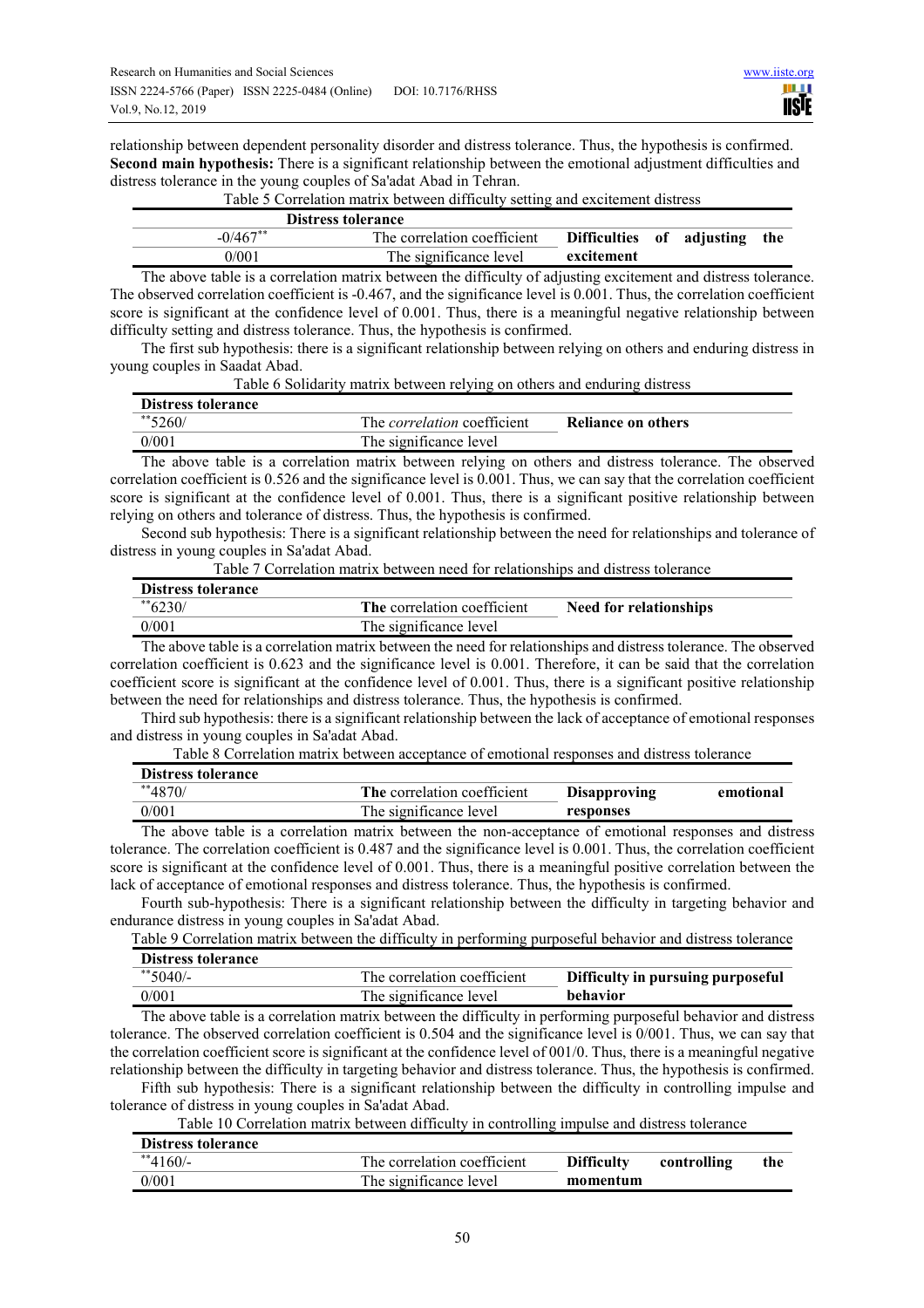The above table is a correlation matrix between the difficulty in controlling impulse and distress tolerance. The observed correlation coefficient is 0.416 and the significance level is 0.001. Therefore, it can be said that the correlation coefficient score is significant at the confidence level of 0.001. Thus, there is a significant negative relationship between difficulty in controlling impulse and distress tolerance. Thus, the hypothesis is confirmed. Sixth hypothesis: There is a significant relationship between lack of emotional awareness and distress tolerance in young couples in Sa'adat Abad.

| <b>Distress tolerance</b> |                             |                                    |
|---------------------------|-----------------------------|------------------------------------|
| $*$ 4270/-                | The correlation coefficient | <b>Lack of emotional awareness</b> |
| 0/001                     | The significance level      |                                    |

The above table is a correlation matrix between the lack of emotional awareness and distress tolerance. The correlation coefficient is 0.427 and the significance level is 0.001. Therefore, it can be said that the correlation coefficient score is significant at the confidence level of 0.001. Thus, there is a significant negative relationship between lack of emotional awareness and distress tolerance. Thus, the hypothesis is confirmed.

Seventh hypothesis: There is a significant relationship between limited access to emotional adjustment strategies and distress tolerance in young couples in Sa'adat Abad.

Table 12 Correlation matrix between limited access to emotional adjustment and distress tolerance strategies

| <b>Distress tolerance</b> |                             |                                   |
|---------------------------|-----------------------------|-----------------------------------|
| $*$ 5730/-                | The correlation coefficient | Limited<br>access<br>to emotional |
| 0/001                     | The significance level      | regulation strategies             |

The above-mentioned correlation matrix between access is limited to emotional adjustment and distress tolerance strategies. The observed correlation coefficient is 57/03 and the significance level of 0.001 thus, we can say that the correlation coefficient score is significant at the confidence level of 0.001. Thus, there is a meaningful negative relationship between limited access to emotional adjustment strategies and distress tolerance. Thus, the hypothesis is confirmed.

Eighth Sub-hypothesis: There is a significant relationship between lack of clarity of emotion and distress in young couples in Sa'adat Abad.

| <b>Distress tolerance</b> |                             |                                  |  |  |
|---------------------------|-----------------------------|----------------------------------|--|--|
| $*$ 3500/-                | The correlation coefficient | <b>Lack of emotional clarity</b> |  |  |
| 0/001                     | The significance level      |                                  |  |  |

Table 13 Correlation matrix between emotional insecurity and distress tolerance

The above table is a correlation matrix between insensitivity and distress tolerance. The observed correlation coefficient is 0.350 and the significance level is 0.001. Therefore, the correlation coefficient score is significant at the confidence level of 0.001. Thus, there is a meaningful negative relationship between lack of clarity of emotion and tolerance of distress. Thus, the hypothesis is confirmed.

# **Result and Conclusion**

The first main hypothesis: There is a significant relationship between dependent personality disorder and distress tolerance in the young couples of Sa'adat Abad in Tehran. The results of this study showed that there was a significant negative correlation between dependent personality disorder and distress tolerance in the young couples of Sa'adat Abad, according to the significance level and the correlation coefficient. This means that with the increase in dependent personality disorders in couples, tolerance of distress in them should be reduced. This finding is consistent with the results of Oberke et al. (2007). In the context of explanation, it can be said that people who are afflicted with affliction personality are extremely dependent on others and constantly need others' confidence, lack of tolerance of loneliness and distress, and the high sensitivity to being rejected in them. It can be seen that they agree with others too, in other words, they do not dare to disagree with others.

The second main hypothesis: There is a significant relationship between the difficulties of emotion regulation and distress tolerance in the young couples of Sa'adat Abad in Tehran. The results of this study showed that there is a significant negative correlation between emotional adjustment difficulties and distress tolerance in the young couples of Sa'adat Abad, according to the significance level and the correlation coefficient. This means that with the increasing difficulty of adjusting the excitement in couples, they should increase their distress. This finding is in line with the results of Putra et al. (2011) and Marshall et al. (2011), Burns, Vojanick and McPherson (2010), Dacters et al. (2009), and Simon and Gaher (2012). In order to explain, it can be said that the possibility of tolerance of low distress alone can be a factor in the occurrence of physical problems, especially severe headache. People with tension headache respond to avoidance behaviors to control the stressors and react to it by escaping stressful situations. On the contrary, those who have high levels of intolerance, while embracing their excitement, seek immediate relief from or avoidance of negative emotions.

The first sub-hypothesis: There is a significant relationship between relying on others and enduring distress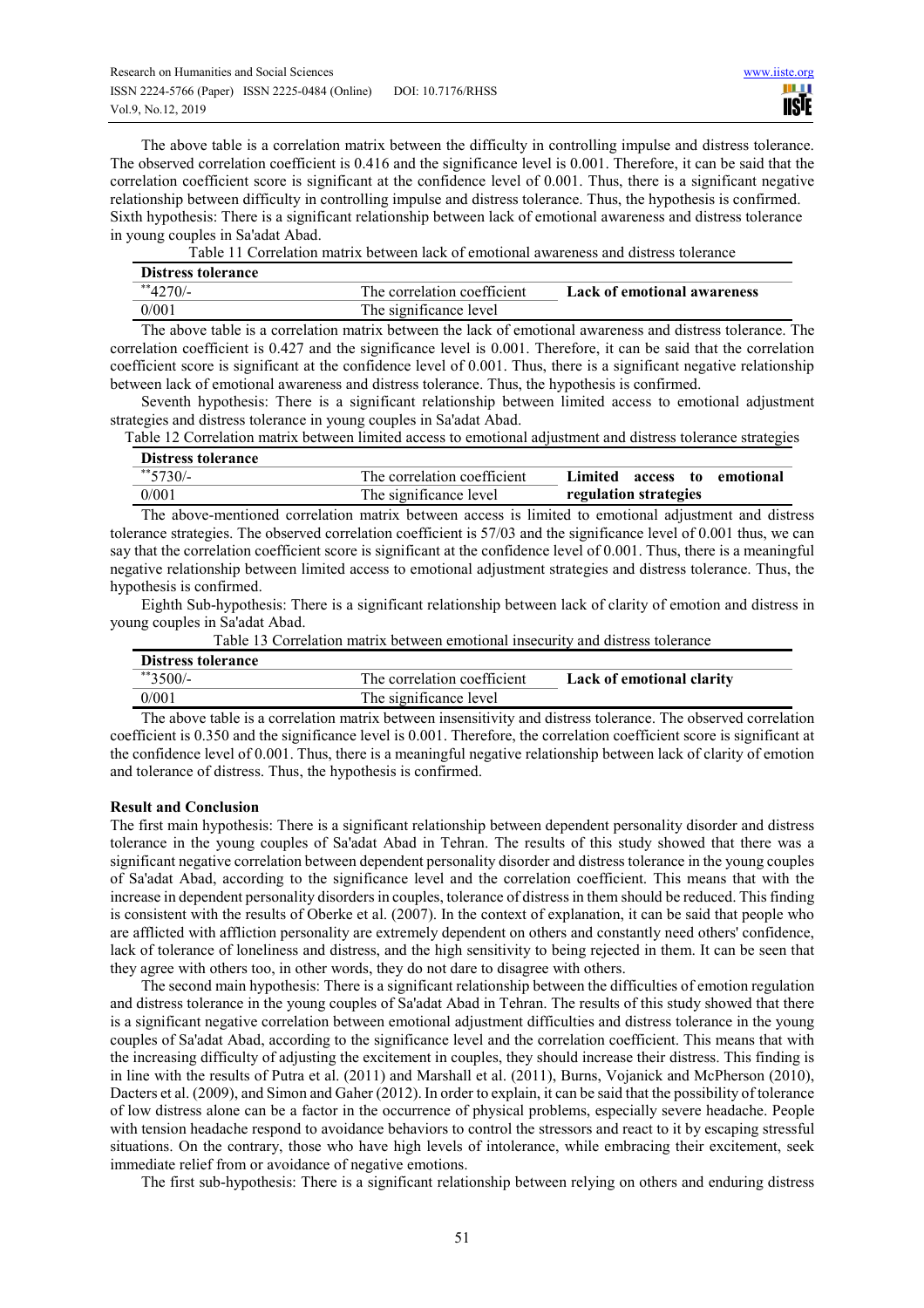in young couples in Sa'adat Abad.

The results of this study showed that there is a significant positive correlation between the reliance on others and distress tolerance in the young couples of Saadat Abad, according to the significance level and the correlation coefficient. This means that increasing reliance on others in couples should increase their distress. This finding is in line with the results of Putra et al. (2011) and Marshall et al. (2011), Burns, Vojanick and McPherson (2010), Dacters et al. (2009), and Simon and Gaher (2012). In order to explain, it can be said that reliance on others is one of the symptoms of affiliated personality disorder. Individuals with a reliance on others have the ability to make decisions unless they consult with others and are fully confident in each case that their decision is correct.

The second sub-hypothesis: There is a significant relationship between the need for relationships and tolerance of distress in young couples in Sa'adat Abad. The results of this study showed that there is a significant positive correlation between the need for relationships and tolerance of distress in the young couples of Saadat Abad, according to the significance level and the correlation coefficient. This means that increasing the need for relationships in couples should increase their distress. This finding is in line with the results of Putra et al. (2011) and Marshall et al. (2011), Burns, Vojanick and McPherson (2010), Dacters et al. (2009), and Simon and Gaher (2012). In order to explain, it can be said that communicating between couples is the main and most important issue in human life, especially in marital life, but in the case of people who have a personality, this type of relationship goes out of the ordinary and becomes a severe need for conversion. Because the person does not feel distressed or stressed.

The third sub-hypothesis: there is a significant relationship between the lack of acceptance of emotional responses and distress in young couples in Sa'adat Abad. The results of this study showed that there is a significant positive correlation between the lack of acceptance of emotional responses and distress tolerance in the young couples of Saadat Abad, according to the significance level and the correlation coefficient. This means that with the increasing rejection of emotional responses in couples, tolerance of distress in them should increase. This finding is in line with the results of Putra et al. (2011) and Marshall et al. (2011), Burns, Vojanick and McPherson (2010), Dacters et al. (2009), and Simon and Gaher (2012). In order to explain, it can be said that as many individuals in the family environment develop their emotions and express their feelings and be able to freely discuss and discuss in a wide range of topics, they can resilience and tolerance There is more distress in the future, and vice versa, when one is not able to accept emotions from others, he quickly becomes distressed and worried about.

The fourth sub-hypothesis: There is a significant relationship between the difficulty in targeting behavior and endurance distress in young couples in Sa'adat Abad. The results of this study showed that there is a significant negative relationship between the difficulty in performing purposeful behavior and distress tolerance in the young couples of Saadat Abad, according to the significant level score and the correlation coefficient. It means that with increasing difficulty in carrying out purposeful behavior in couples, tolerance of distress in them should be reduced. This finding is in line with the results of Putra et al. (2011) and Marshall et al. (2011), Burns, Vojanick and McPherson (2010), Dacters et al. (2009), and Simon and Gaher (2012). In order to explain, one can say that those who cannot fulfill their planned behaviors properly and whose expectations have not been met are worried and stressed and those who have a personality who are dependent on fear of abusing and rejecting others, Are often reactive and spontaneously spontaneous.

The fifth sub-hypothesis: There is a significant relationship between the difficulty in controlling impulse and tolerance of distress in young couples in Sa'adat Abad. The results of this study showed that there is a significant negative relationship between the difficulty in performing purposeful behavior and distress tolerance in the young couples of Saadat Abad, according to the significant level score and the correlation coefficient. It means that with increasing difficulty in carrying out purposeful behavior in couples, tolerance of distress in them should be reduced. This finding is in line with the results of Putra et al. (2011) and Marshall et al. (2011), Burns, Vojanick and McPherson (2010), Dacters et al. (2009), and Simon and Gaher (2012). In order to explain, one can say that people who are incapacitated and able to withstand a momentum or motive that is dangerous to others or themselves are always in an aggressive state and do not have the necessary focus and can cope with problems and problems.

The sixth sub-hypothesis: There is a significant relationship between lack of emotional awareness and distress tolerance in young couples in Sa'adat Abad. The results of this study showed that there is a significant negative relationship between the lack of emotional awareness and distress tolerance in the young couples of Saadat Abad, according to the significance level and the correlation coefficient. This means that with the increasing lack of emotional awareness in couples, tolerance of distress in them should be reduced. This finding is in line with the results of Putra et al. (2011) and Marshall et al. (2011), Burns, Vojanick and McPherson (2010), Dacters et al. (2009), and Simon and Gaher (2012). In terms of explanation, it can be said that people who are lacking in emotional awareness are unaware of their inner feelings and are constantly unaware of their state of affairs and their mental and psychological conditions, and do not know what is happening at this moment. Turmoil. When needed, people need to pay attention to their inner heart and heart, but these people are confused and do not pay attention to their true emotions, and this causes distress in the individual and distributes this distress to others